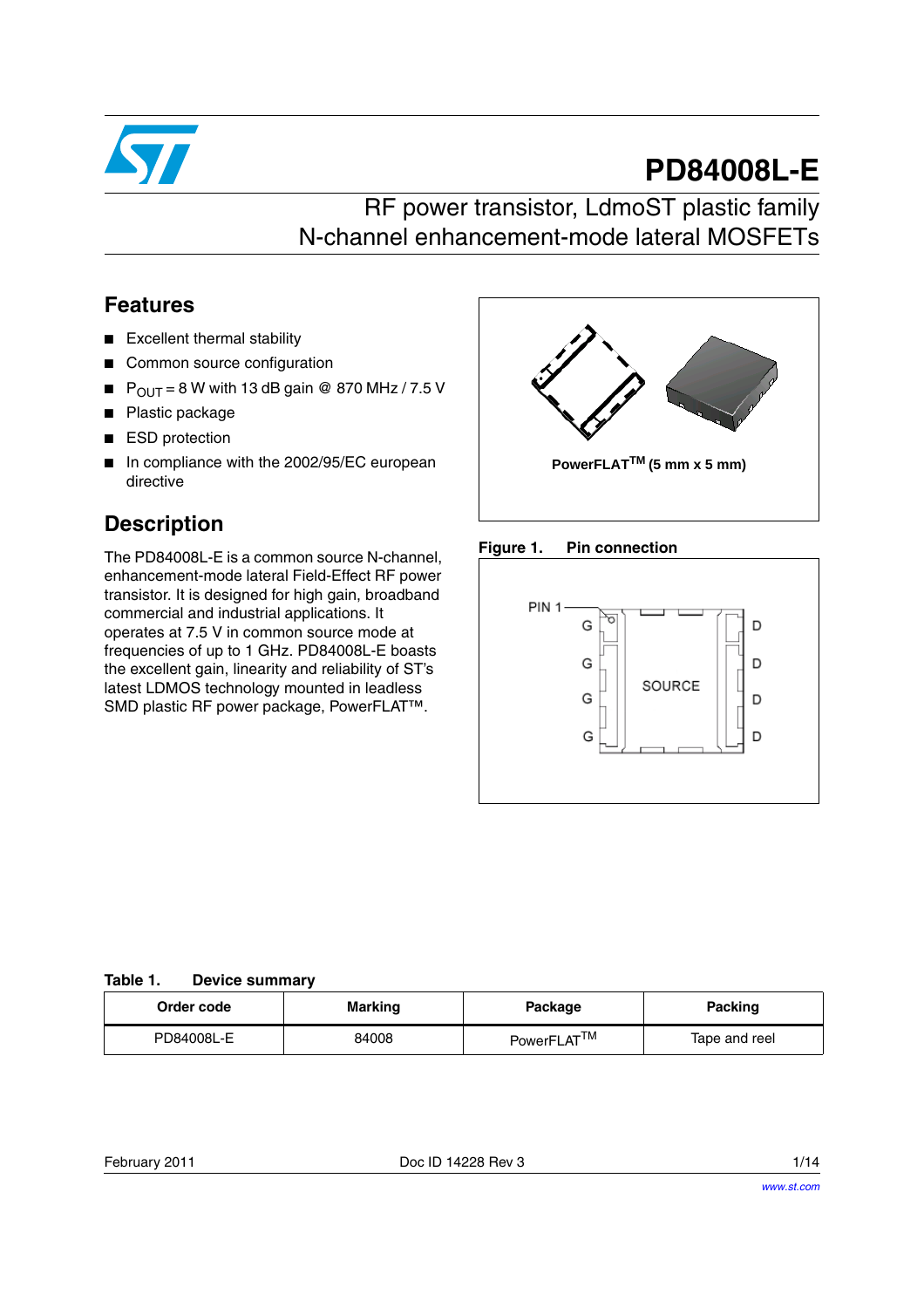## **Contents**

| $\blacksquare$          |     |  |  |  |  |
|-------------------------|-----|--|--|--|--|
|                         | 1.1 |  |  |  |  |
|                         | 1.2 |  |  |  |  |
| $\overline{2}$          |     |  |  |  |  |
|                         | 2.1 |  |  |  |  |
|                         | 2.2 |  |  |  |  |
|                         | 2.3 |  |  |  |  |
|                         | 2.4 |  |  |  |  |
| 3                       |     |  |  |  |  |
| $\overline{\mathbf{4}}$ |     |  |  |  |  |
| 5                       |     |  |  |  |  |
| 6                       |     |  |  |  |  |

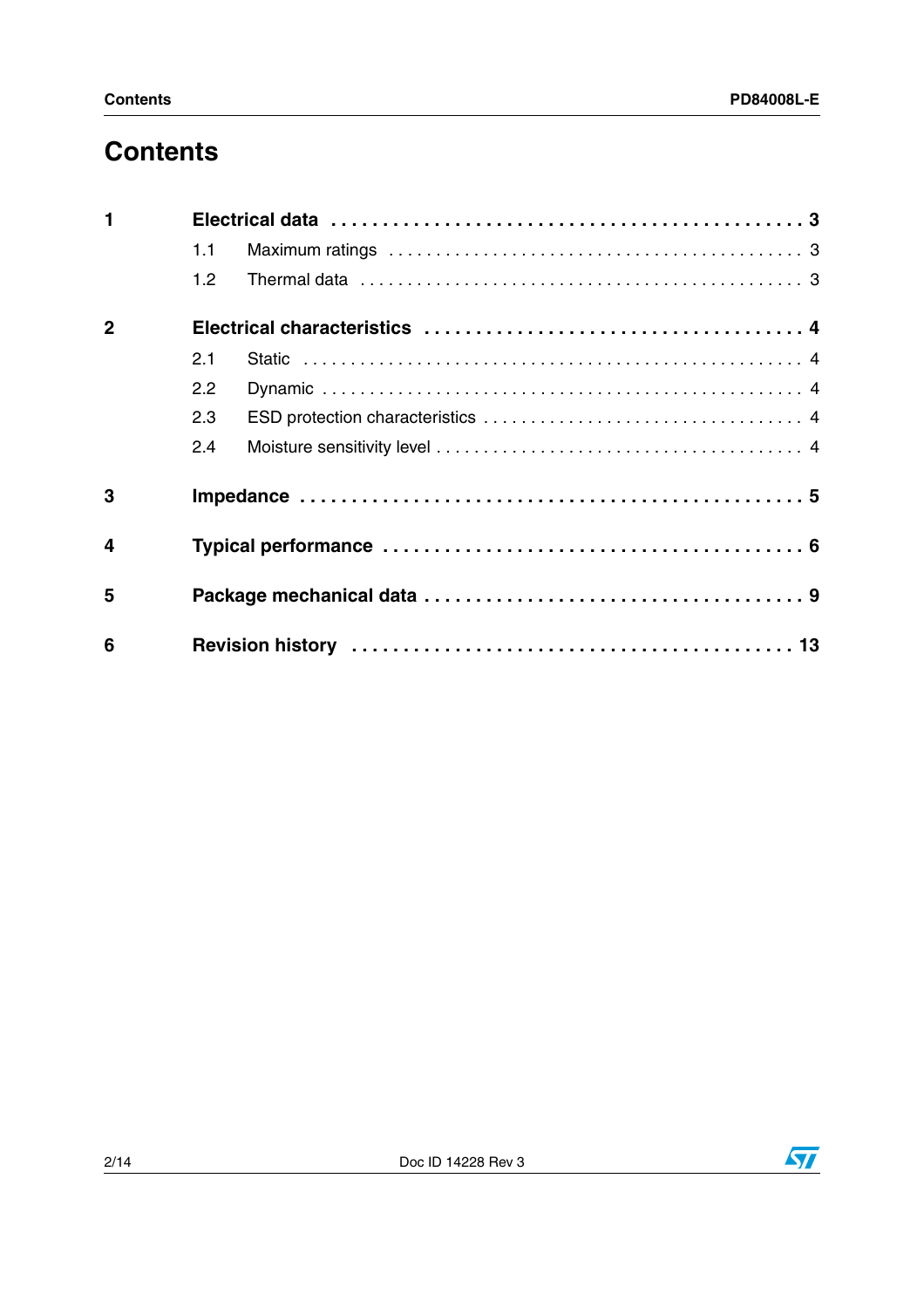# <span id="page-2-0"></span>**1 Electrical data**

### <span id="page-2-1"></span>**1.1 Maximum ratings**

| Symbol                      | <b>Parameter</b>                     | Value           | Unit |
|-----------------------------|--------------------------------------|-----------------|------|
| $V_{(BR)DSS}$               | Drain-source voltage                 | 25              |      |
| $V_{GS}$                    | Gate-source voltage                  | $-0.5$ to $+15$ |      |
| םי                          | Drain current                        |                 | Α    |
| P <sub>DISS</sub>           | Power dissipation (@ $T_C = 70 °C$ ) | 26.7            | W    |
| T,                          | Max. operating junction temperature  | 150             | °C   |
| $\mathsf{T}_{\textsf{STG}}$ | Storage temperature                  | $-65$ to $+150$ | °C   |

### **Table 2.** Absolute maximum ratings  $(T_{\text{CASE}} = 25^{\circ}\text{C})$

### <span id="page-2-2"></span>**1.2 Thermal data**

### **Table 3. Thermal data**

| <b>Symbol</b>     | <b>Parameter</b>                   | Value | Unit |
|-------------------|------------------------------------|-------|------|
| ¬ <sub>thJC</sub> | Junction - case thermal resistance |       | °C/W |

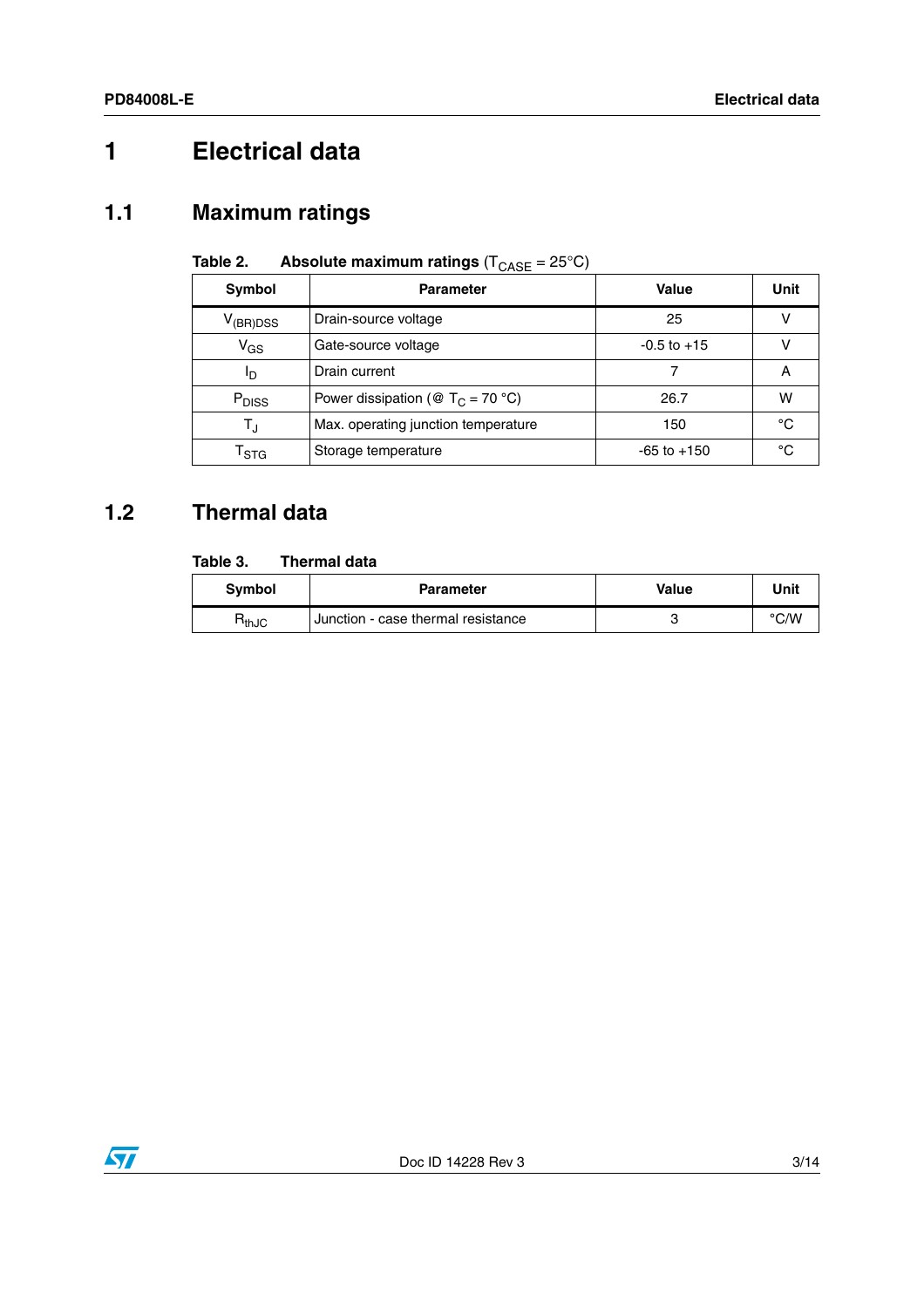## <span id="page-3-0"></span>**2 Electrical characteristics**

 $T_{\text{CASE}} = +25 \text{ °C}$ 

### <span id="page-3-1"></span>**2.1 Static**

<span id="page-3-5"></span>

| Table 4.         | <b>Static</b>   |                        |             |     |            |      |      |
|------------------|-----------------|------------------------|-------------|-----|------------|------|------|
| Symbol           |                 | <b>Test conditions</b> |             | Min | <b>Typ</b> | Max  | Unit |
| <sup>I</sup> DSS | $V_{GS} = 0 V$  | $V_{DS} = 25 V$        |             |     |            |      | μA   |
| l <sub>GSS</sub> | $V_{GS}$ = 5 V  | $V_{DS} = 0 V$         |             |     |            |      | μA   |
| $V_{GS(Q)}$      | $V_{DS}$ = 10 V | $I_D = 250mA$          |             | 3.2 |            | 4.8  | v    |
| $V_{DS(ON)}$     | $V_{GS}$ = 10 V | $I_D = 1 A$            |             |     | 0.27       | 0.31 | ν    |
| $C_{\text{ISS}}$ | $V_{GS} = 0 V$  | $V_{DS}$ = 7 V         | $f = 1$ MHz |     | 57         |      | pF   |
| $C_{\text{OSS}}$ | $V_{GS} = 0 V$  | $V_{DS}$ = 7 V         | $f = 1$ MHz |     | 46         |      | pF   |
| $C_{RSS}$        | $V_{GS} = 0 V$  | $V_{DS}$ = 7 V         | $f = 1$ MHz |     | 2          |      | pF   |

### <span id="page-3-2"></span>**2.2 Dynamic**

#### Table 5. **Dynamic**

| <b>Symbol</b>    | <b>Test conditions</b>                                                                 |      | Tvp  | Max | Unit        |
|------------------|----------------------------------------------------------------------------------------|------|------|-----|-------------|
| P3dB             | $f = 870$ MHz<br>$V_{DD}$ = 7.5 V, $I_{DD}$ = 250 mA                                   | 8    | 9    |     | w           |
| G <sub>P</sub>   | $V_{DD}$ = 7.5 V, $I_{DO}$ = 250 mA, $P_{OUT}$ = 2 W, f = 870 MHz                      | 13   | 15.5 |     | dB          |
| $h_D$            | $V_{DD}$ = 7.5 V, $I_{DD}$ = 250 mA, $P_{OUT}$ = P3dB, f = 870 MHz                     | 50   | 57   |     | $\%$        |
| Load<br>mismatch | $V_{DD}$ = 9.5 V, $I_{DO}$ = 250 mA, $P_{OUT}$ = 10 W, f = 870 MHz<br>All phase angles | 20:1 |      |     | <b>VSWR</b> |

### <span id="page-3-3"></span>**2.3 ESD protection characteristics**

#### Table 6. **ESD protection characteristics**

| <b>Test conditions</b> | <b>Class</b> |
|------------------------|--------------|
| Human body model       |              |
| Machine model          | MЗ           |

### <span id="page-3-4"></span>**2.4 Moisture sensitivity level**

#### Table 7. **Moisture sensitivity level**

| <b>Test methodology</b> | Rating           |
|-------------------------|------------------|
| J-STD-020B              | MSL <sub>3</sub> |

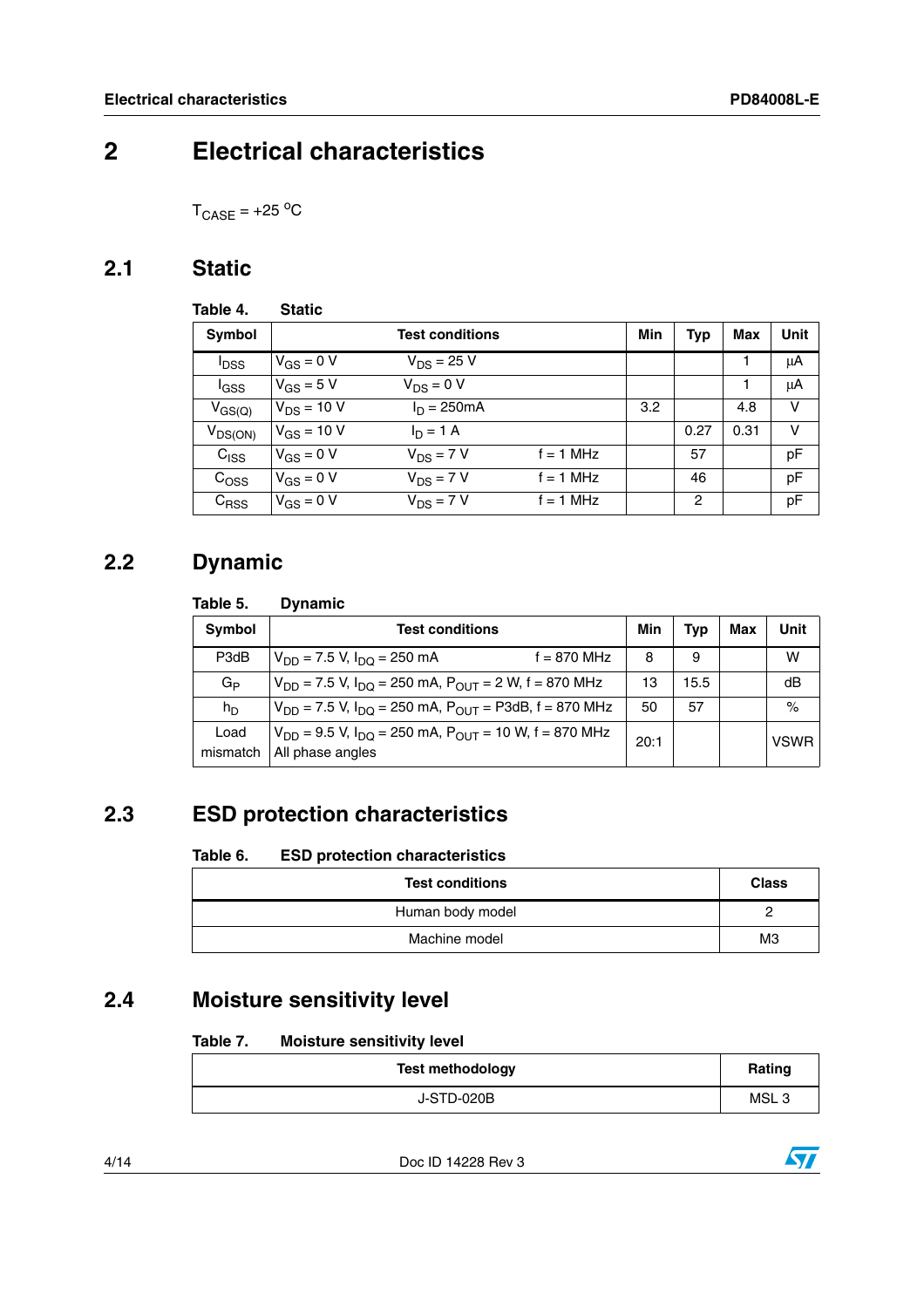# <span id="page-4-0"></span>**3 Impedance**





### **Table 8. Impedance data**

| Freq. (MHz) | $Z_{\textsf{IN}}(\Omega)$ | $\mathsf{Z}_{\mathsf{DL}}(\Omega)$ |
|-------------|---------------------------|------------------------------------|
| 870 MHz     | TBD                       | TBD                                |

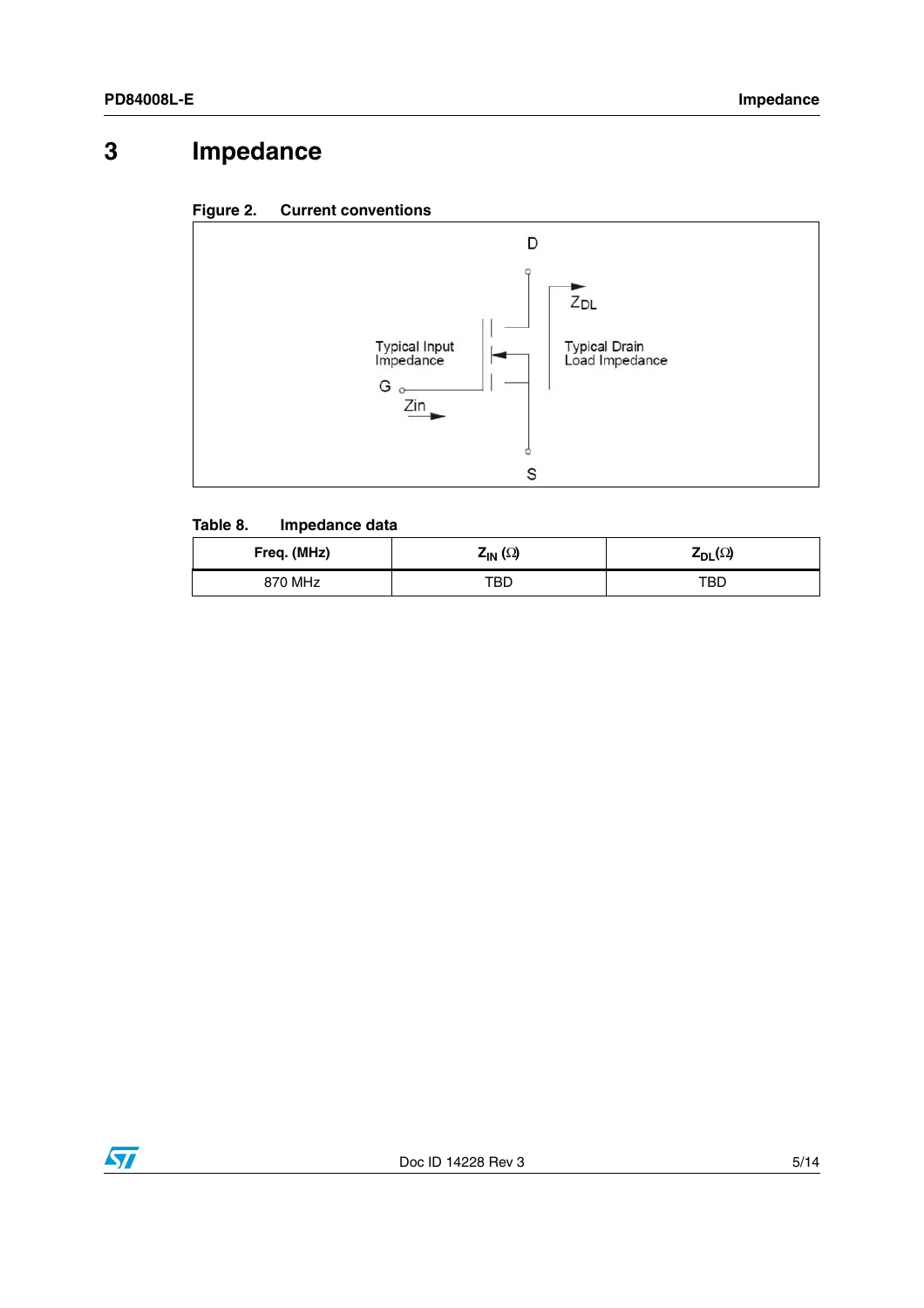## <span id="page-5-0"></span>**4 Typical performance**



### **Figure 3. Capacitances vs drain voltage**



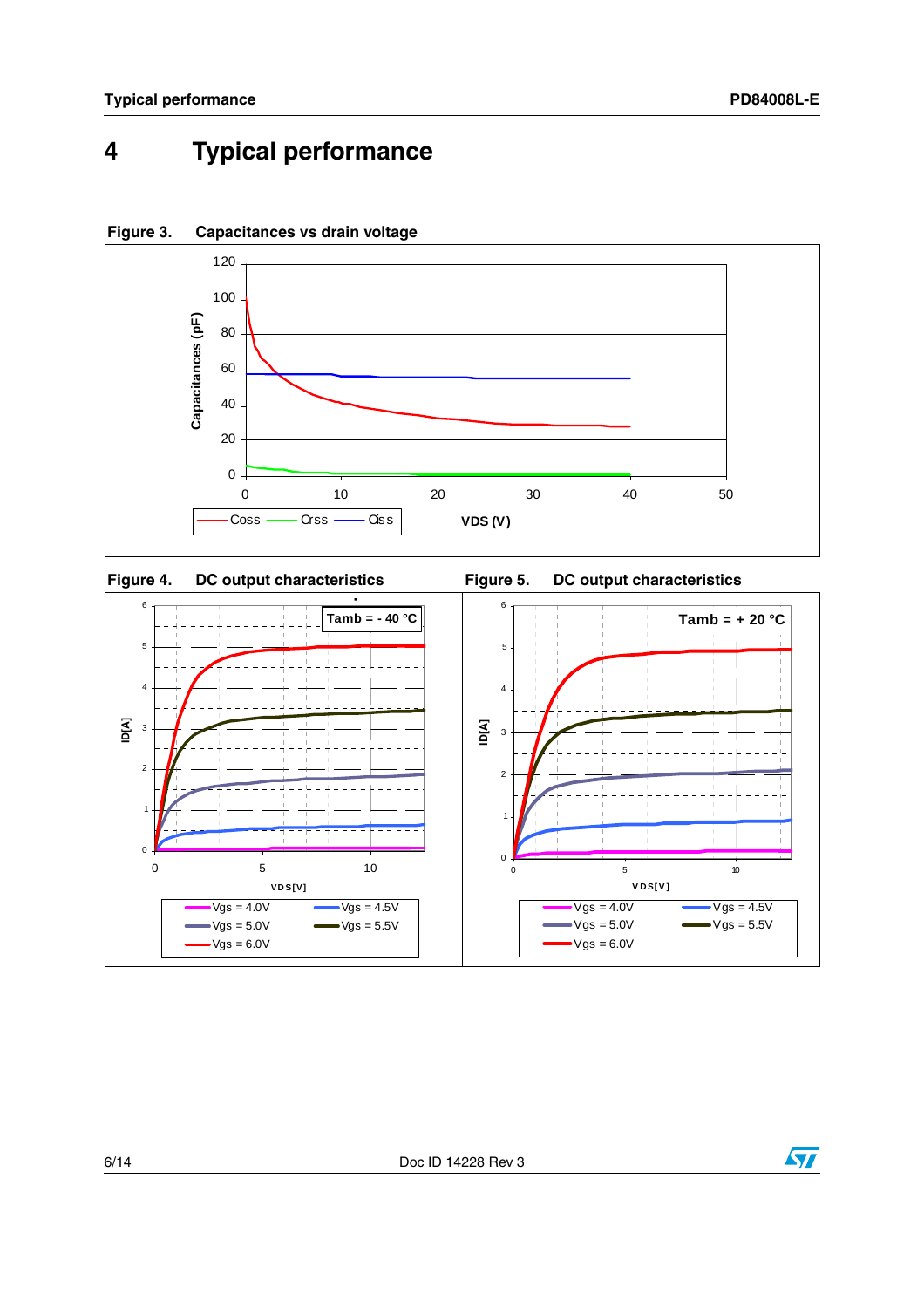0

 $\sqrt{2}$ 

4







0 2 4 6 8 10 12 **Pout (W)**

PD84008L\_GAIN PD84008L\_EFFICIENCY



**and input power Figure 9. Gain and efficiency vs output power**8 12 16 20 24 **Pout (W)**  $Pin = 32$  dBm  $\frac{1}{2}$  Pin = 29 dBm<br>Pin = 26 dBm  $\frac{1}{2}$  Pin = 23 dBm  $Pin = 26$  dBm  $Freq = 870 MHz$  $Idq = 300$  mA **y** production of the product of the product of the product of the product of the product of the product of the product of the product of the product of the product of the product of the product of the product of the produ 7 8 9 10 11 12 13 14 15 16 17 18 **Gain (dB)** 20 30 40 50 60  $70$  $Freq = 870 MHz$  $Vdd = 7.5V$  $Idq = 250$  mA

4 5 6



4 5 6 7 8 9 10 11 12 13 **Vdd (V)**



 $\overline{\mathbf{0}}$ 

10

**Eff (%)**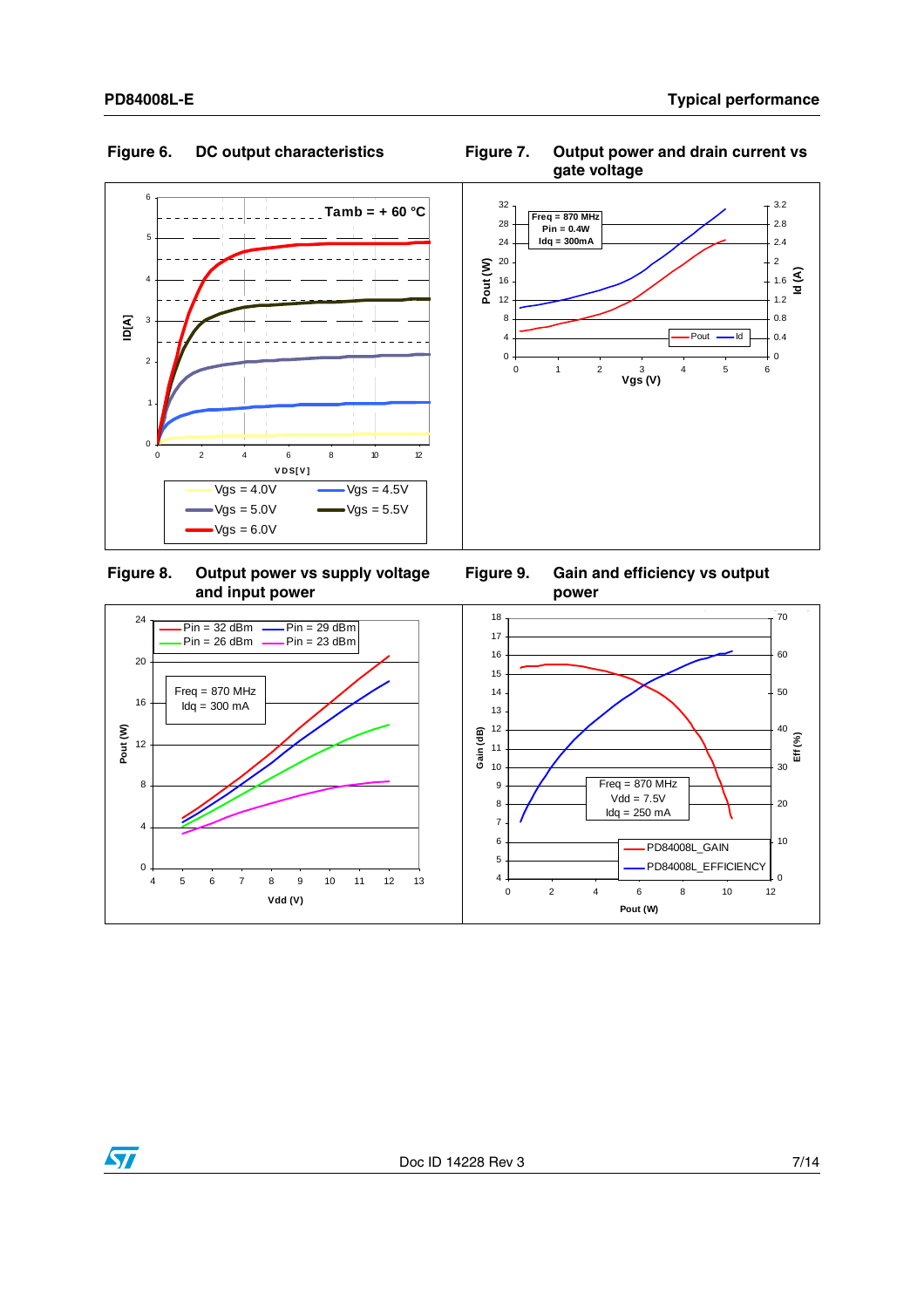

**Figure 10. Gain vs output power and bias current**

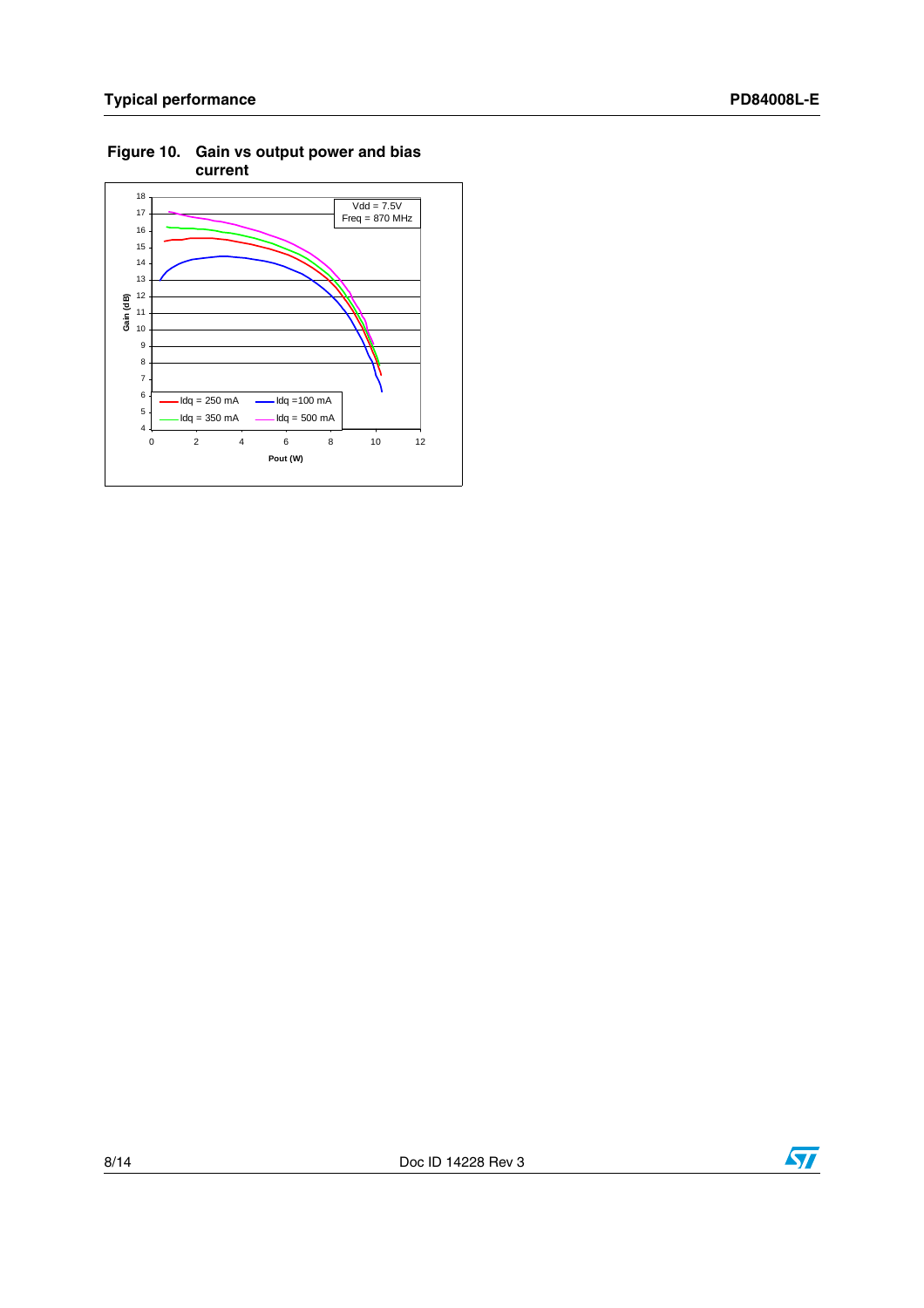## <span id="page-8-0"></span>**5 Package mechanical data**

In order to meet environmental requirements, ST offers these devices in different grades of ECOPACK® packages, depending on their level of environmental compliance. ECOPACK® specifications, grade definitions and product status are available at: www.st.com. ECOPACK is an ST trademark.

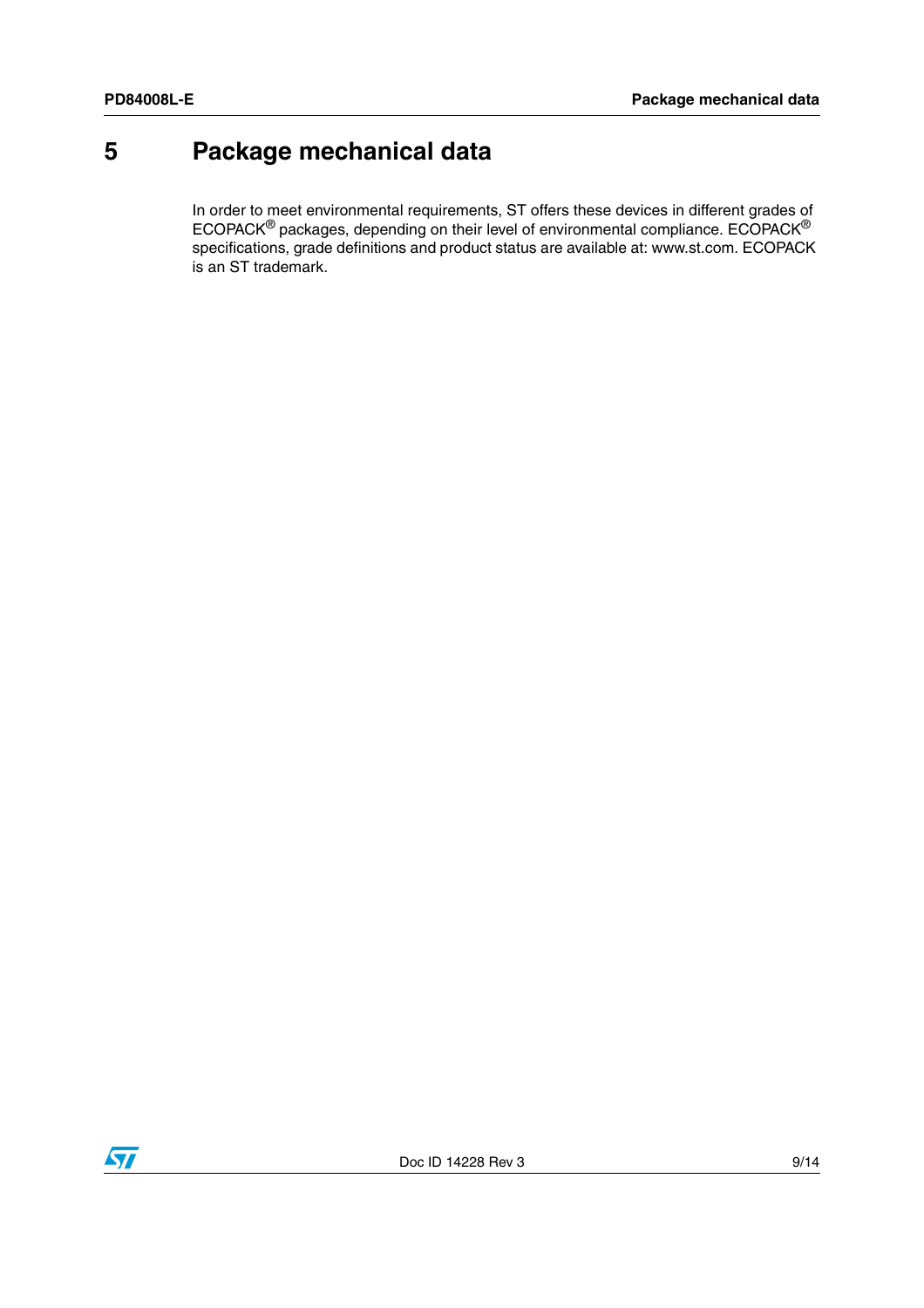$\sqrt{27}$ 

| Dim.           |      | mm         |            |       | inch       |       |
|----------------|------|------------|------------|-------|------------|-------|
|                | Min  | <b>Typ</b> | <b>Max</b> | Min   | <b>Typ</b> | Max   |
| A              |      | 0.90       | 1.00       |       | 0.035      | 0.039 |
| A1             |      | 0.02       | 0.05       |       | 0.001      | 0.002 |
| A <sub>3</sub> |      | 0.24       |            |       | 0.009      |       |
| AA             | 0.15 | 0.25       | 0.35       | 0.006 | 0.01       | 0.014 |
| b              | 0.43 | 0.51       | 0.58       | 0.017 | 0.020      | 0.023 |
| c              | 0.64 | 0.71       | 0.79       | 0.025 | 0.028      | 0.031 |
| D              |      | 5.00       |            |       | 0.197      |       |
| d              |      | 0.30       |            |       | 0.011      |       |
| E              |      | 5.00       |            |       | 0.197      |       |
| E <sub>2</sub> | 2.49 | 2.57       | 2.64       | 0.098 | 0.101      | 0.104 |
| e              |      | 1.27       |            |       | 0.050      |       |
| f              |      | 3.37       |            |       | 0.132      |       |
| g              |      | 0.74       |            |       | 0.03       |       |
| h              |      | 0.21       |            |       | 0.008      |       |

**Table 9. PowerFLAT™ (5x5) mechanical data**

**Figure 11. PowerFLAT™ (5x5) package dimensions**



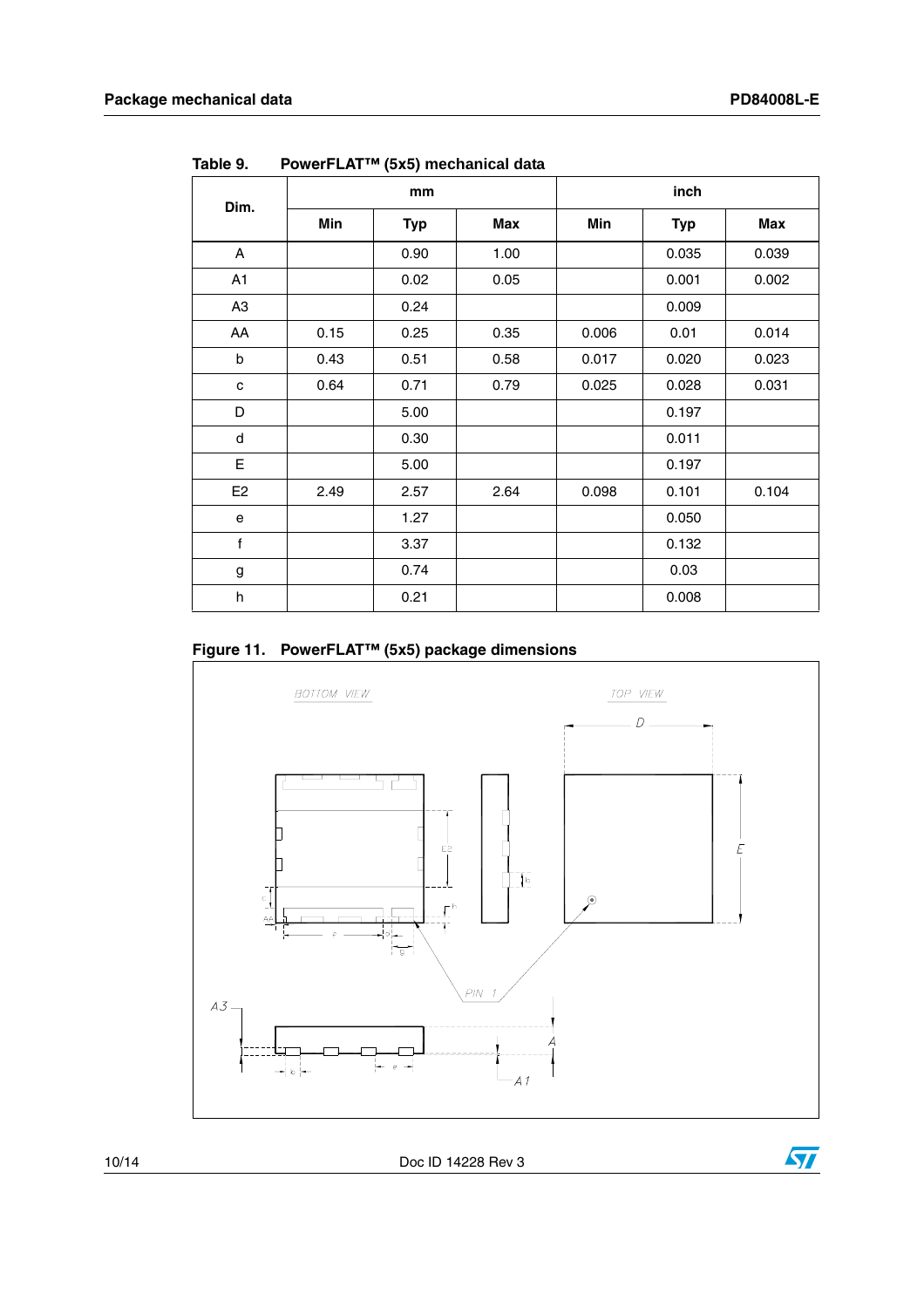| Table 10. | Tape and reel dimensions |  |
|-----------|--------------------------|--|
|           |                          |  |

| Dim. | Mm   |            |      |  |  |
|------|------|------------|------|--|--|
|      | Min  | <b>Typ</b> | Max  |  |  |
| Ao   | 5.15 | 5.25       | 5.35 |  |  |
| Bo   | 5.15 | 5.25       | 5.35 |  |  |
| Ko   | 1.0  | 1.1        | 1.2  |  |  |





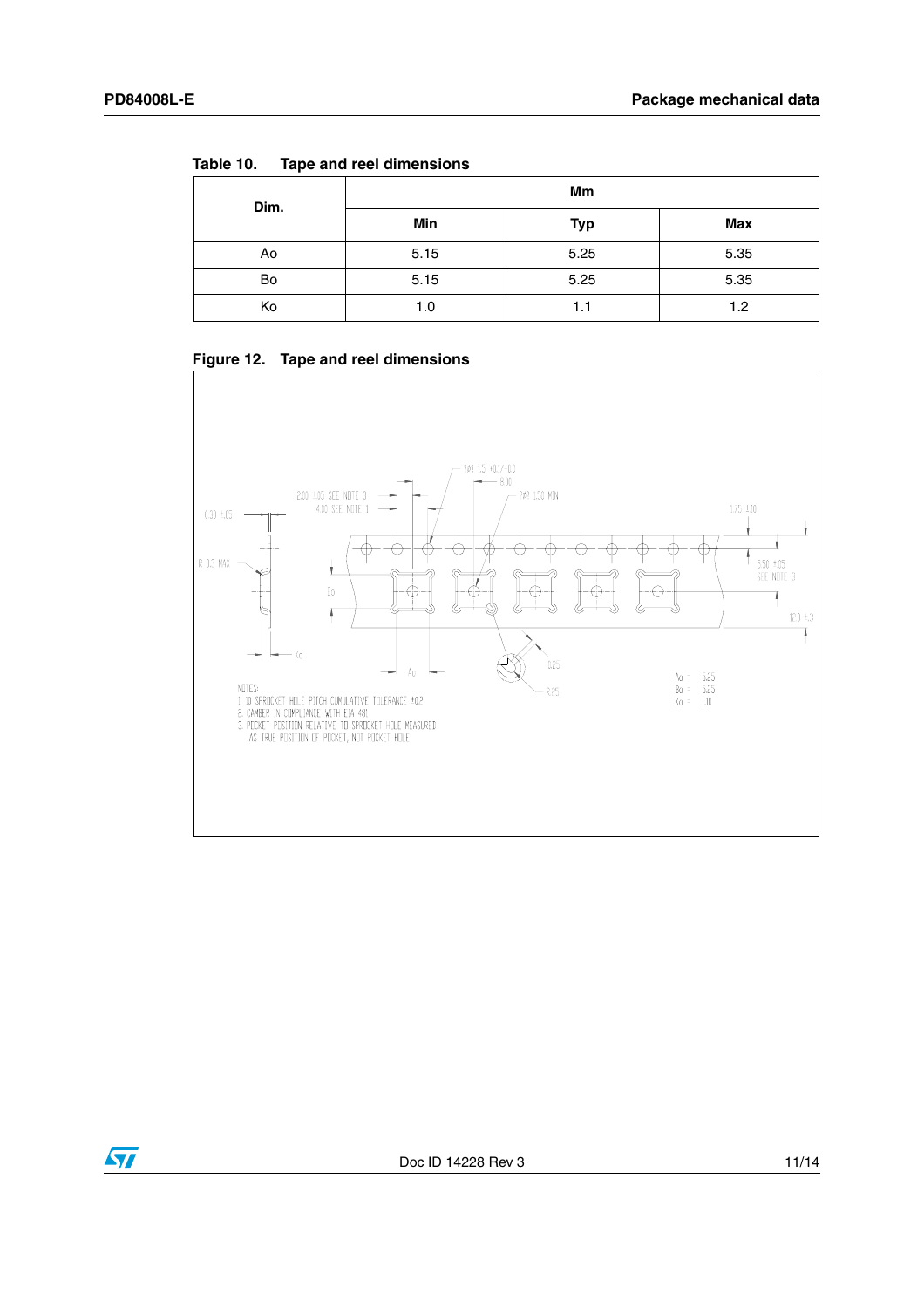

**Figure 13. PowerFLAT™ (5x5) recommended footprint**

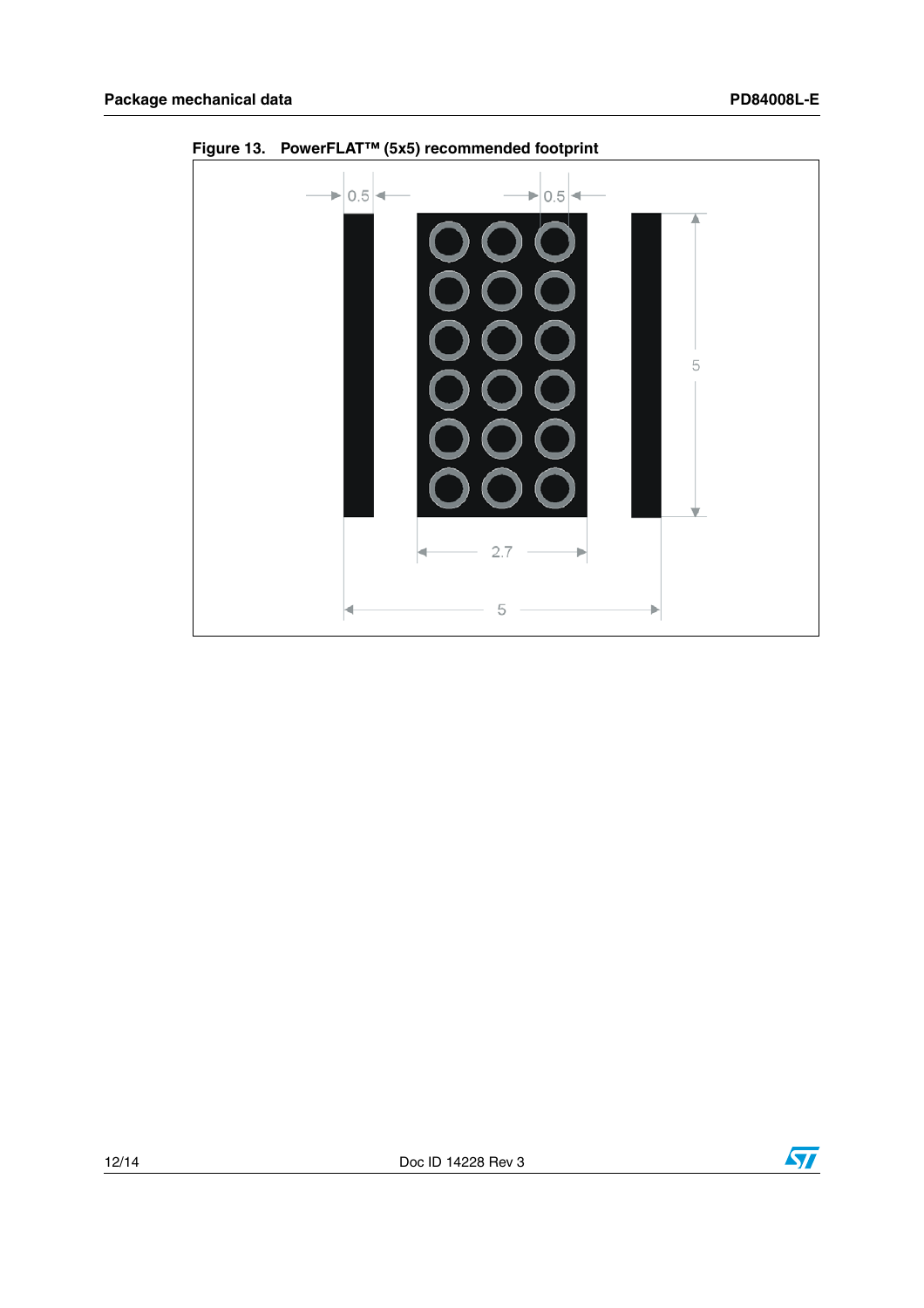# <span id="page-12-0"></span>**6 Revision history**

**Table 11. Document revision history**

| <b>Date</b> | <b>Revision</b> | <b>Changes</b>             |
|-------------|-----------------|----------------------------|
| 05-Dec-2007 |                 | Initial release.           |
| 05-Mar-2008 |                 | Updated Table 4 on page 4. |
| 15-Feb-2011 | 3               | Updated Table 4 on page 4  |